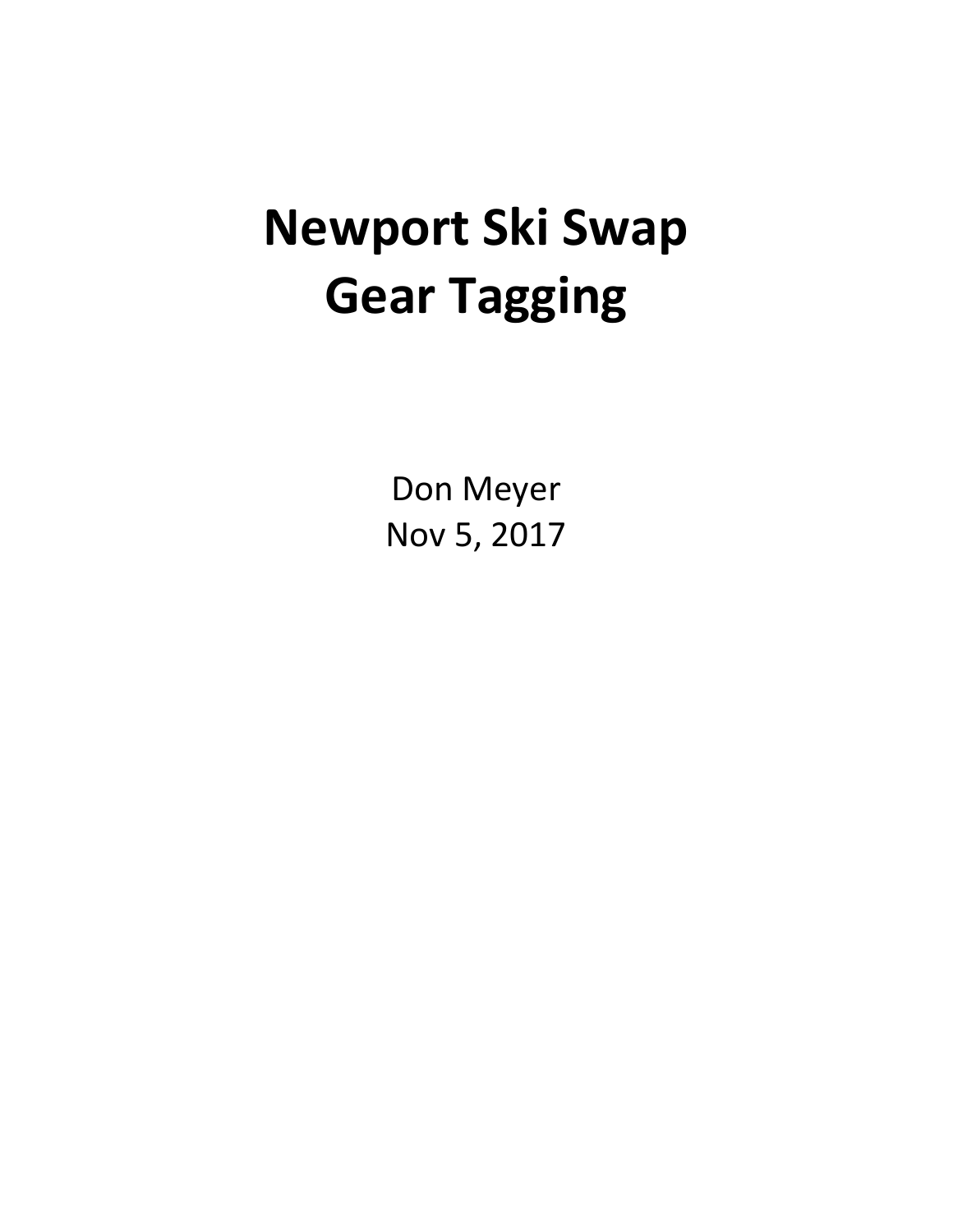## **Gear Tagging and prep instructions**

One of the biggest issues at the swap is lost gear tags. The reason they get lost is they are attached incorrectly. Customers can not buy the gear until (if) we find & re-attach the tag.

The reinforced tag with the barcode is shown below as well as the 4 supplies used to attach the gear together and attach the tag to the gear; wide tape, string, rubber band, Zip tie.

Additionally the gear must be moved carefully to the appropriate table or rack as that process can cause tags to be ripped off.





#### **Ski and Snowboard Boots**

The two boots are connected with a 24 inch string. The string is knotted **tightly** to a boot on each end to keep them together while trying them out. If the string is too short, customers will cut or unknot the string so they can walk in the boots!

A Zip tie is used to attach the tag to a boot in such a way that it will not come off (**not on String**) and the boot can be tried on and tightened properly.

Every year, customers come back because of 2 different sized boots.



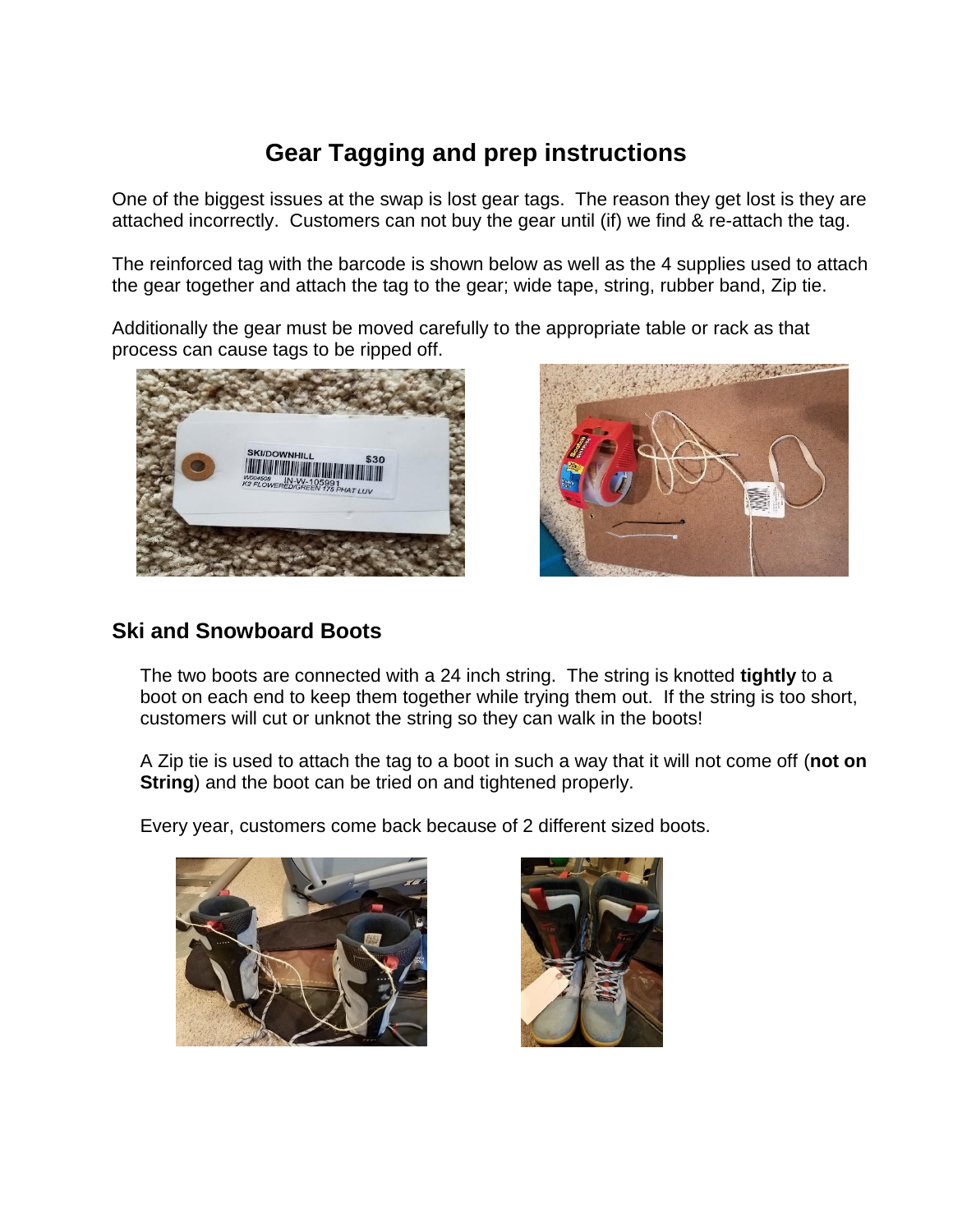#### **Ski / Snowboard**

The wide tape is spread length-wise across the tag onto the tip, not tail so customer can read the tag easily but not pull it off easily.



#### **Ski Poles**

Poles are attached by putting a large rubber band on each end.



### **Clothing, Helmets and Goggles**

Tags are attached with a Zip tie on an upper pocket zipper or a cloth clothing tag. Do not to attach to the main zipper as it may be pulled off zipping the jacket. For items that do not have an obvious attachment point like hats, you will need to carefully thread the zip tie through the cloth.

Tags are attached to helmets and goggles with a zip tie. If the goggle comes with a case zip tie that to the goggle in such a way that it does not get disconnected. Extra lens are not recommend as they can easily become separated and lost.

Gloves are Zip tied together and the tag is also Zip tied.